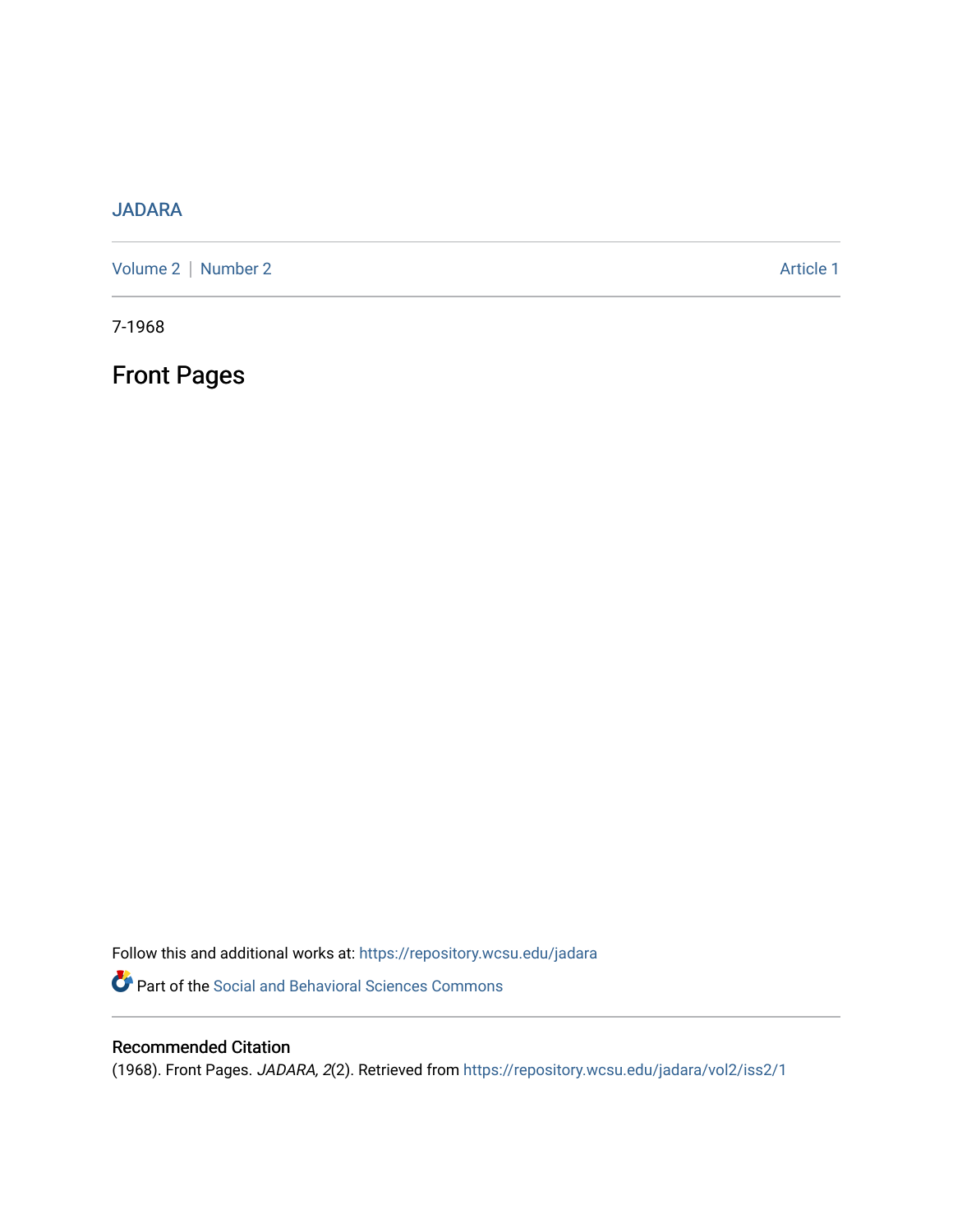

Journal of Professional Rehabilitation Workers with the Adult Deaf

of the Deaf

VOiUMl 2

**NUMBER 2** 

JULY, 1968

1

Published by WestCollections: digitalcommons@wcsu, 1963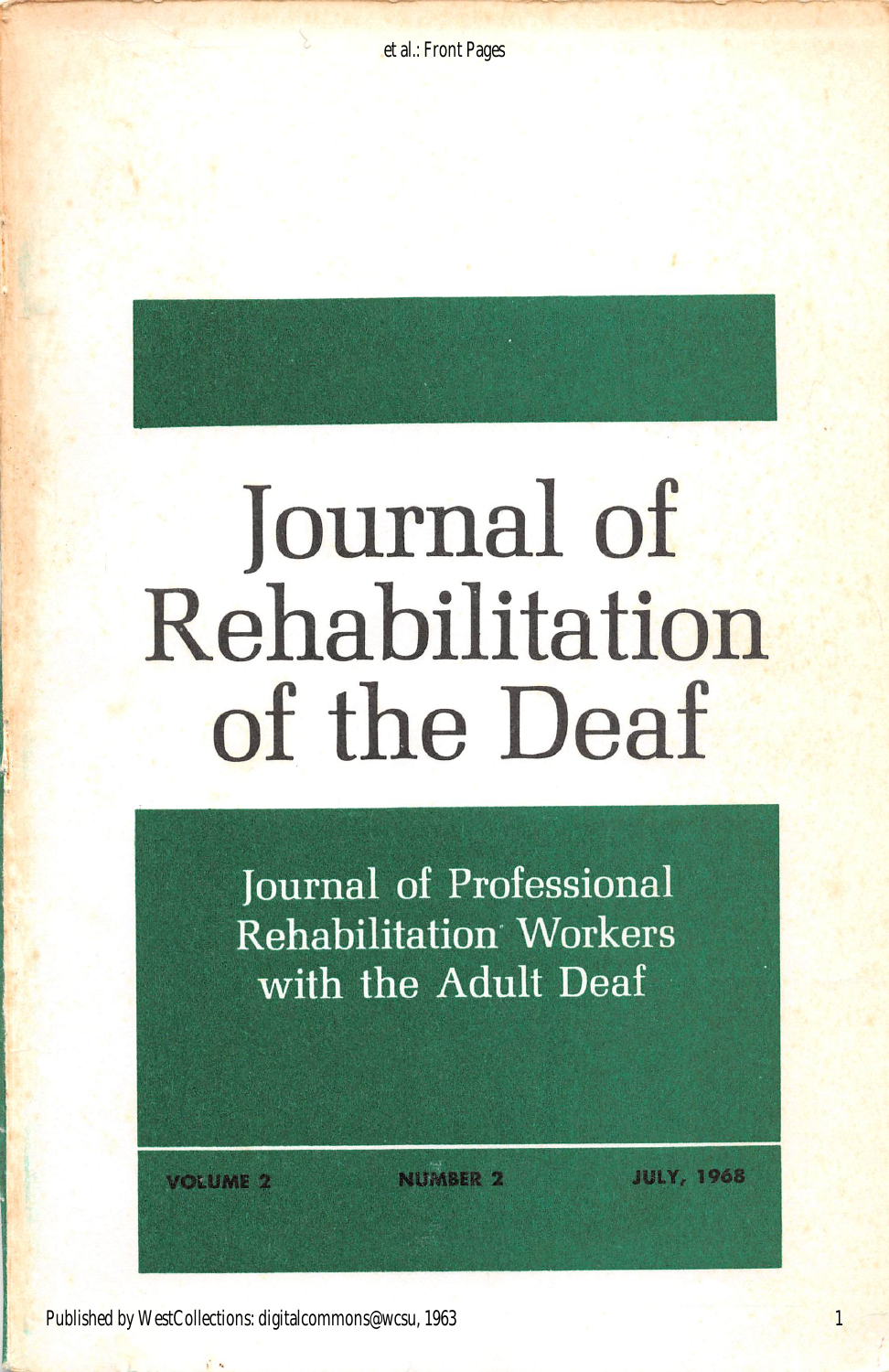The Journal of Rehabilitation of the Deaf is the official organ of the Professional Rehabilitation Workers with the Adult Deaf, an organization of rehabilitation counselors, social workers, psychologists, audiologists, speech therapists, and allied specialties whose major concern is professional work with the deaf adult.

Dues to the organization are \$10.00 for one year, payable in advance. Dues include a subscription to the JRD. Persons desiring to join the organization should write to William Woodrick, Secretary, Pro fessional Rehabilitation Workers with the Adult Deaf, VRA Orientation Program, Department of Special Education, University of Tennessee, Knoxville, Ten nessee 37916.

Subscription price to the JRD is \$5.00 per year. Subscriptions should be sent to Mr. Albert Pimentel, Treasurer, Professional Rehabilitation Workers with the Adult Deaf, P.O. Box 125, Knoxville, Tennessee 37901. Send articles, letters and editorial matter to Roger M. Falberg, Editor, Journal of Rehabilitation of the Deaf, in care of Kansas City General Hospital and Medical Center, 24th and Cherry Streets, Kansas City, Missouri 64108.

### PRWAD Executive Board

Gary D. Blake, President Robert R. Lauritsen, First Vice President Stephen P. Quigley, Second Vice President William E. Woodrick, Secretary Albert T. Pimentel, Treasurer Victor H. Galloway Alan B. Jones Glenn T. Lloyd Boyce R. Williams

Journal Editor

Roger M. Falberg

#### Editorial Advisory Board

Jerome Alpiner Sidney Hurwitz Edgar Lowell Thomas Mayes Lucille Taylor Dale Williamson

Application to mail at second-class postage rates is pending at Kansas City, Mo. Office of publication: Journal of Re habilitation of the Deaf, in care of Kansas City General Hospital and Medical Center, ?4th and Cherry Sts., Kansas City, Mo. 64108. Published four times a year in January, April, July, and October.

2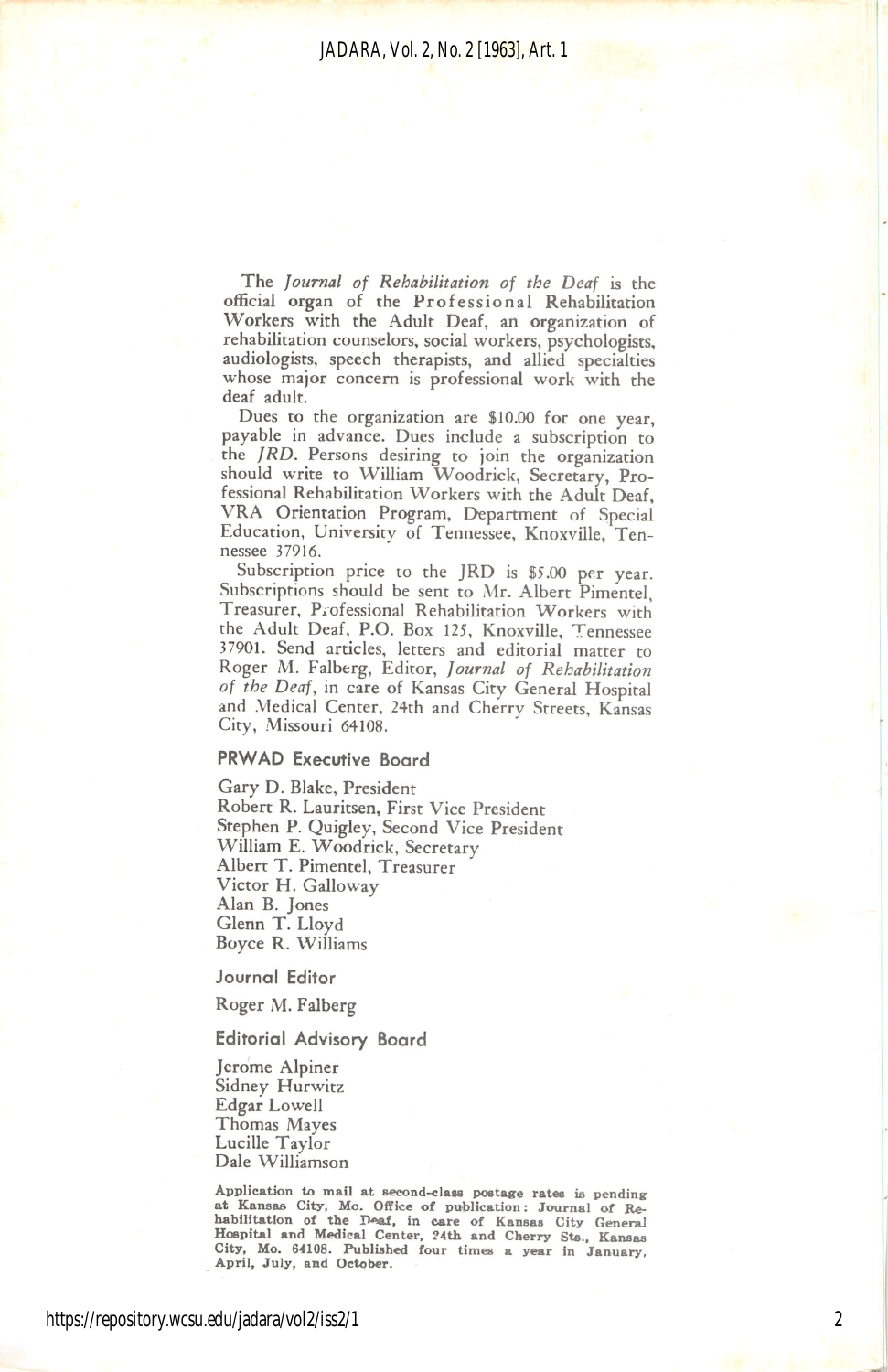et al.: Front Pages

# Journal of Rehabilitation of the Deaf

ROGER M. FALBERG EDITOR

VOLUME 2 NUMBER 2 JULY, 1968